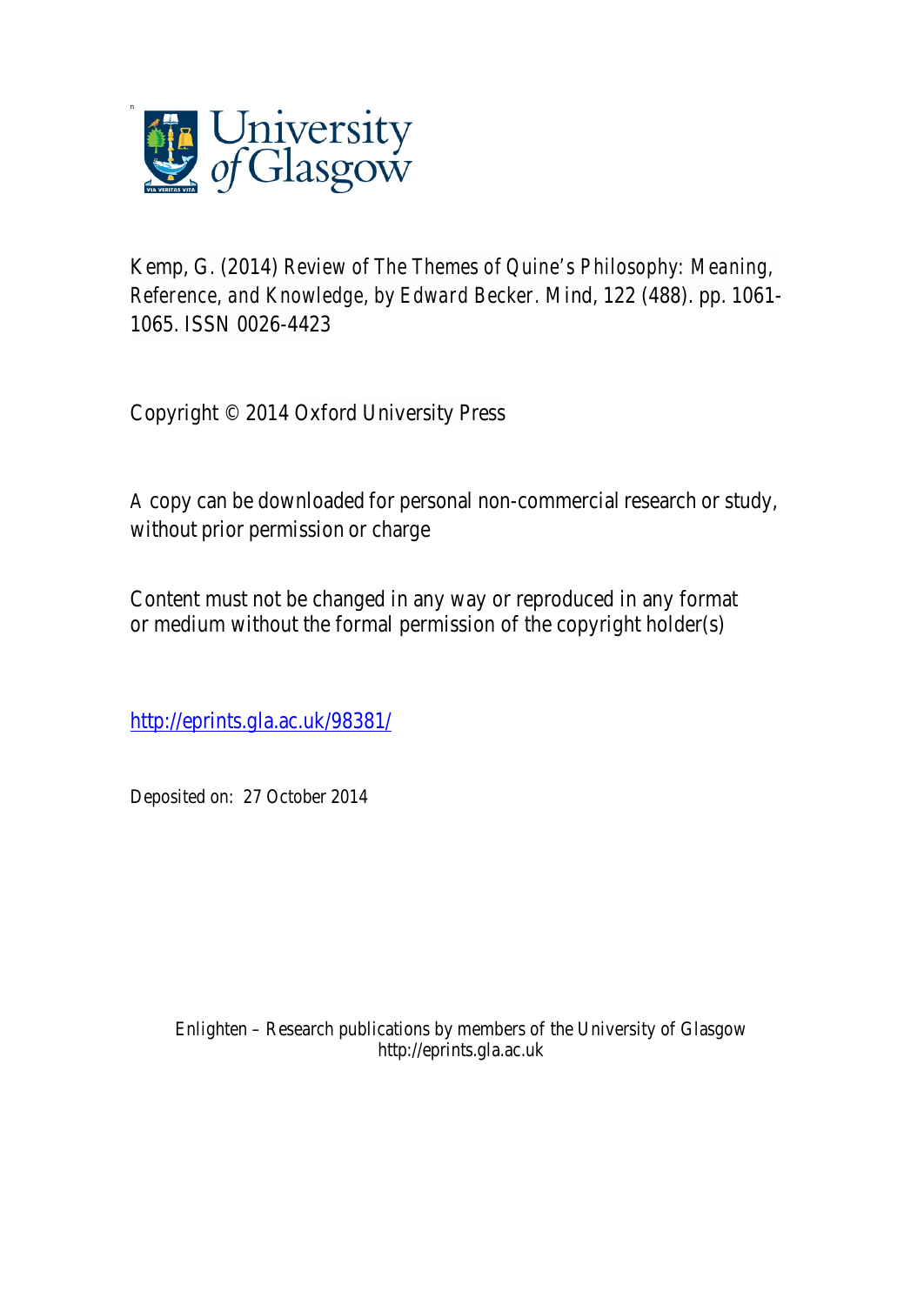## *The Themes of Quine's Philosophy: Meaning, Reference, and Knowledge*, by Edward Becker. (To appear in *Mind*)

Cambridge: Cambridge University Press, 2012. Pp.  $xy + 314$ . H/b £60.00.

Many books criticise Quine's work on semantics, but few do so without forswearing, at least tacitly or unwittingly, Quine's most basic philosophical commitments. Becker's is not such a book. He aims to contribute positively to a programme that is recognisably Quinean in letter and spirit. Quine's main ambition is to make naturalistic and indeed scientific sense of the whole of human knowledge, despite the impediments represented by his famous negative conclusions; and those negative conclusions—that translation is indeterminate, that reference is inscrutable, that analyticity and meaning prove to crumble on closer examination—are not reached for want of trying to establish their opposites. Becker tries to do better, and perhaps succeeds.

Among the aforementioned philosophical commitments is Quine's *behaviourism*. Becker is very explicit on what Quinean behaviourism comes to, and is meticulous in checking that nothing he argues for strays outside its confines. Quine's behaviourism is *not* that the meaning of a sentence or term can be identified with corresponding behaviour, nor that semantic expressions themselves reduce to behaviour. It's that 'the only facts relevant to translation are behavioural facts' (p. 128); later Becker expands, calling it a *supervenience* thesis—that there are 'no differences in meaning, synonymy, analyticity, etc.—without differences in behaviour or behavioural dispositions' (p. 233-4). His task then is to restore, on thoroughly Quinean ground, the determinacy of translation, the scrutability of reference, the objectivity of analyticity and synonymy, and even the conventionality of logic; he thereby clears the way for more straightforward and intuitive epistemological doctrines than Quine's own.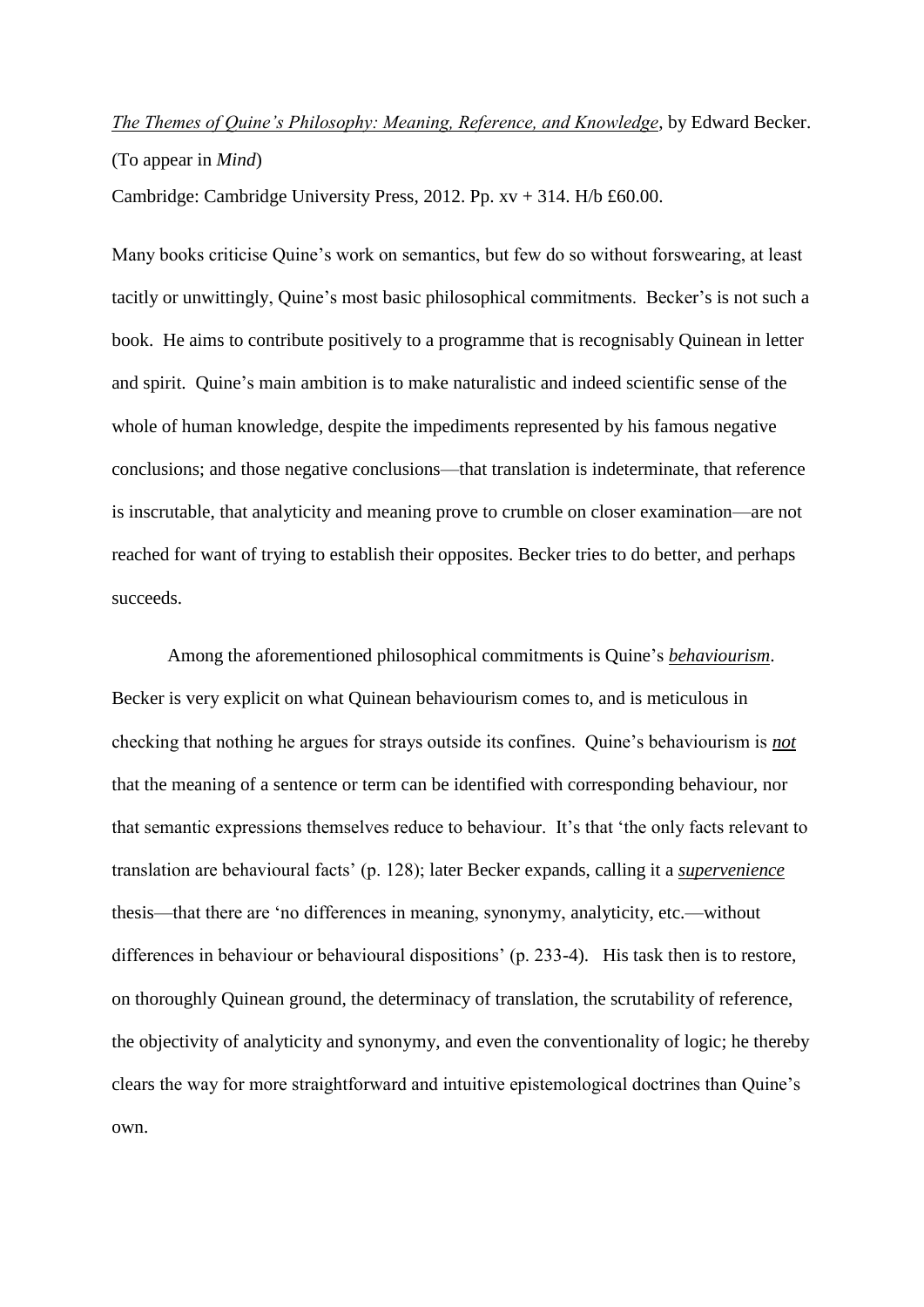This comes in the final chapter of the book. The first four chapters—taking up 229 of 304 pages—are devoted to painstaking exegeses of the famous semantic doctrines: anticonventionalism (Ch. 1), that the objectivity or at least the epistemic significance of analyticity and synonymy is insupportable (Ch. 2), the indeterminacy of translation (Ch. 3), ontological relativity and (or?) the inscrutability of reference (Ch. 4). Although I was very sympathetic to the substance of what Becker says here—my complaints never rose above quibbles—I thought some of this too scholarly, especially in comparison with the nonscholarly Chapter 5. Not about the style—Becker's writing is exemplary—but about its point. To take the most visible example, much of Chapter 4—seventy-three pages—is devoted to trying to make sense of 'Ontological Relativity', an extraordinary essay which, however, a few years after it was written, Quine himself conceded was confused. I could not see why Becker could not have some space by reporting the wiser, simpler, and one could say more bracing account of the issue of the relevant sections of the later *The Roots of Reference*, *Pursuit of Truth,* or *From Stimulus to Science*, or the various later essays such as 'Things and Their Place in Theories'. Still, the first four chapters contain various helpful exegetical or reconstructive things, including: the precise target of 'Truth by Convention' (pp. 7-13); the question-begging and circularity objections to conventionalism (pp. 42-4); stimulus meaning vs. intuitive meaning (pp. 101-2) and intersubjective vs. intrasubjective stimulus meaning (p. 105); the distinction between intralinguistic (possible) vs. interlinguistic (not possible) explications of synonymy and analyticity (pp. 117-21 (what has been called immanent vs. transcendental conceptions, helpfully connecting the matter with analogous phenomena regarding truth); the exact relations between physicalism, indeterminacy of translation, and behaviourism (p. 128-34); the argument for indeterminacy that presses from below (pp. 140- 4) and that which presses from above (pp. 147-53). Of course these topics have been visited over and again in the literature, but new and worthwhile points do issue from Becker's pen.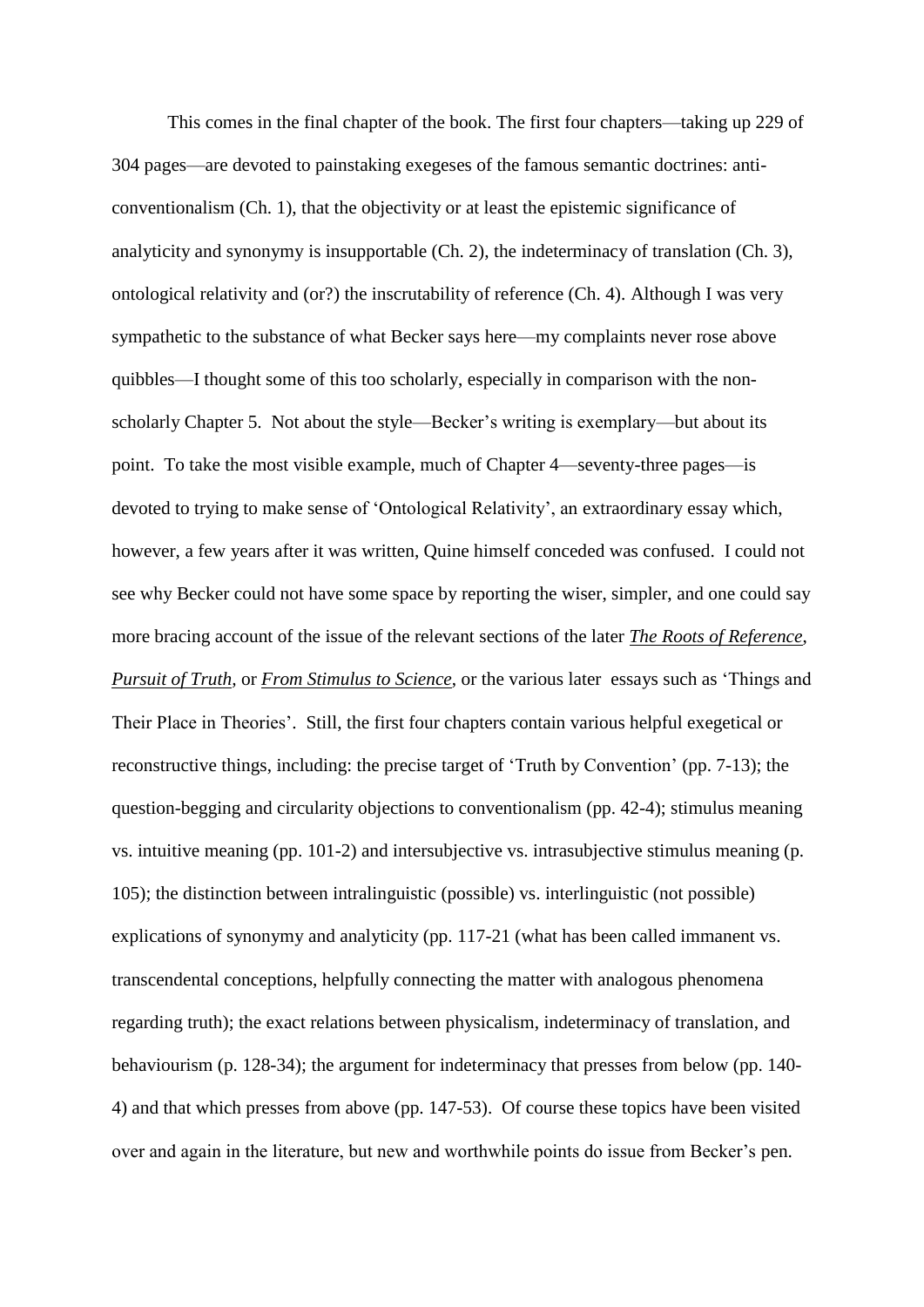Then some quibbles: for a book that puts so much effort into scholarly matters, I would have liked more of Quine relationship to Carnap, especially when Carnap described things similar to the sort of thing advocated in Chapter 5; despite Quine's endorsing the term, I think verificationism a poor choice for conveying Quine's view of language (pp. xi, 89-90, 107, 267, 277); a slight lack of clarity on the crucial distinction between inscrutability arguments and full-blown indeterminacy arguments: the former leaves the truth-values of all sentences unscathed, whereas the latter, at least in earlier formulations, leaves open the possibility that one correct translation of a sentence could be the negation of another, equally correct translation of the same sentence; the important introduction of observation categoricals and reification (in the *Roots of Reference*) is underplayed (pp. 145-6 fn. 37); the later discussions of the underdetermination of theory by evidence in which Quine settles for incompatibility of competing theories' being *practical* rather than *logical* are not mentioned (see *Pursuit of Truth*); observation sentences could have been more satisfyingly distinguished from standing sentences by first distinguishing them as a sub-class of occasion sentences, namely those such that dispositions to assent to them vary with present stimulation, whereas dispositions to assent to occasion sentences such as 'interest rates are rising' do vary but not systematically according to present stimulation (p. 96f); little is made of an important problem that bedevilled Quine for over thirty years from shortly after the appearance of *Word and Object*, namely how to reconcile the proximity of stimulations with the demand that language and in particular observation sentences be social (Becker mentions it on p. 103-4, but only in a footnote—personally I think Quine thinks he *succeeded* in the reconciliation, and did not, as according to Becker, simply give in to Davidson in 'Progress on Two Fronts'); this I'm sure is a slip, but Becker sometimes characterises terms as 'untranslatable' or similar (p. 164, 270, 274) when he surely means 'not uniquely translatable', thereby encouraging certain misunderstandings; I don't think Quine ever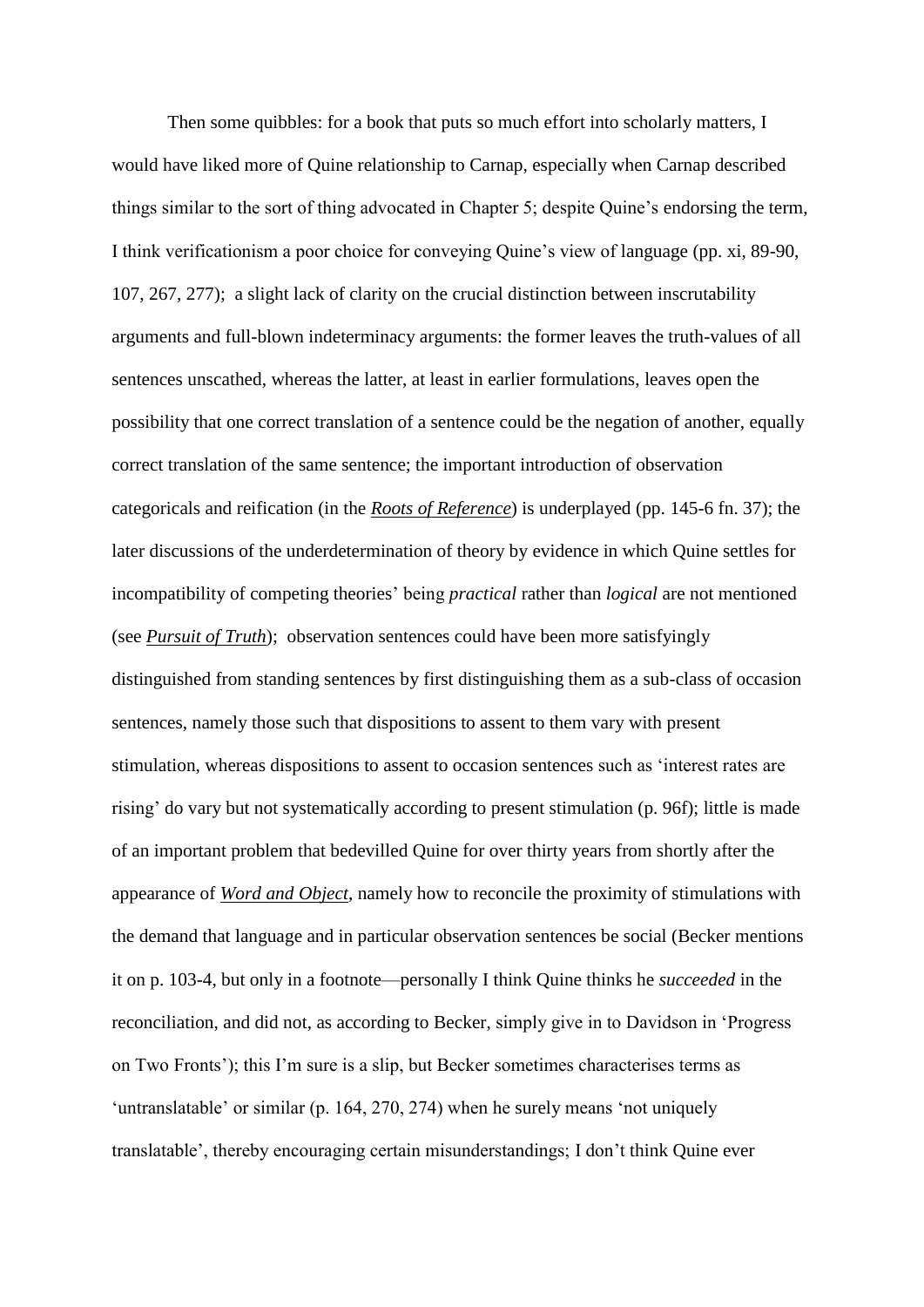commits to saying 'it is *nonsense* to ask after the references of our terms' (p. 173, my emphasis); Becker perhaps misplays Quine's invocation of the Tarski intralinguistic paradigm concerning reference ("'rabbits" refers to rabbits' etc.)—it is a 'light', immanent notion, does not provide an anchor of words to things, and accepting it stops the regress; it's not as if one has magical powers over one's own words (pp. 218-24, but p. 225 where Becker gets it right).

In Chapter 5 Becker shifts gears, from synopsis and exegesis to criticism and construction. Let me say that this chapter alone makes the book; its structure is tight, the writing is lively, and the points cogent and wide of scope. Becker again disposes of the common complaint that Quine is a simple behaviourist in the manner of Skinner (see above although, harmlessly, Becker repeats the mistaken idea that Quine thought of assent and dissent as *intentional* notions, saying 'sentences in which we speak of them contain contexts that are not subject to substitutivity of identity' p. 234; no, they are just more behaviour—see p. 252 of *Confessions of a Confirmed Extensionalist*, Cambridge MA: Harvard University Press 2008). Then he explains how one could, working within Quine behaviourism, solve the 'Gavagai' problem). I can't convey much of this discussion here, but a major point is that Becker thinks that, contrary to Quine, 'Gavagai' (or 'Rabbit') is *not* stimulus synonymous with both 'A rabbit is there' and 'That's a rabbit' (pp. 235-6); the latter, unlike the former, requires a visible rabbit. And closer attention to what goes on when we *point out* an object, and when we observe that cooperation from the subjects can rightly be demanded, disqualify many of Quine's weird translations such as 'Undetached rabbit-part'.

The really crucial part of the discussion is when Becker responds to what Quine regarded as knock-down argument for the inscrutability of reference, that by proxyfunctions—1-1 mappings of the range of the reference relation. The challenge is to find a way of distinguishing between reference schemes that make true all and only the same sentences.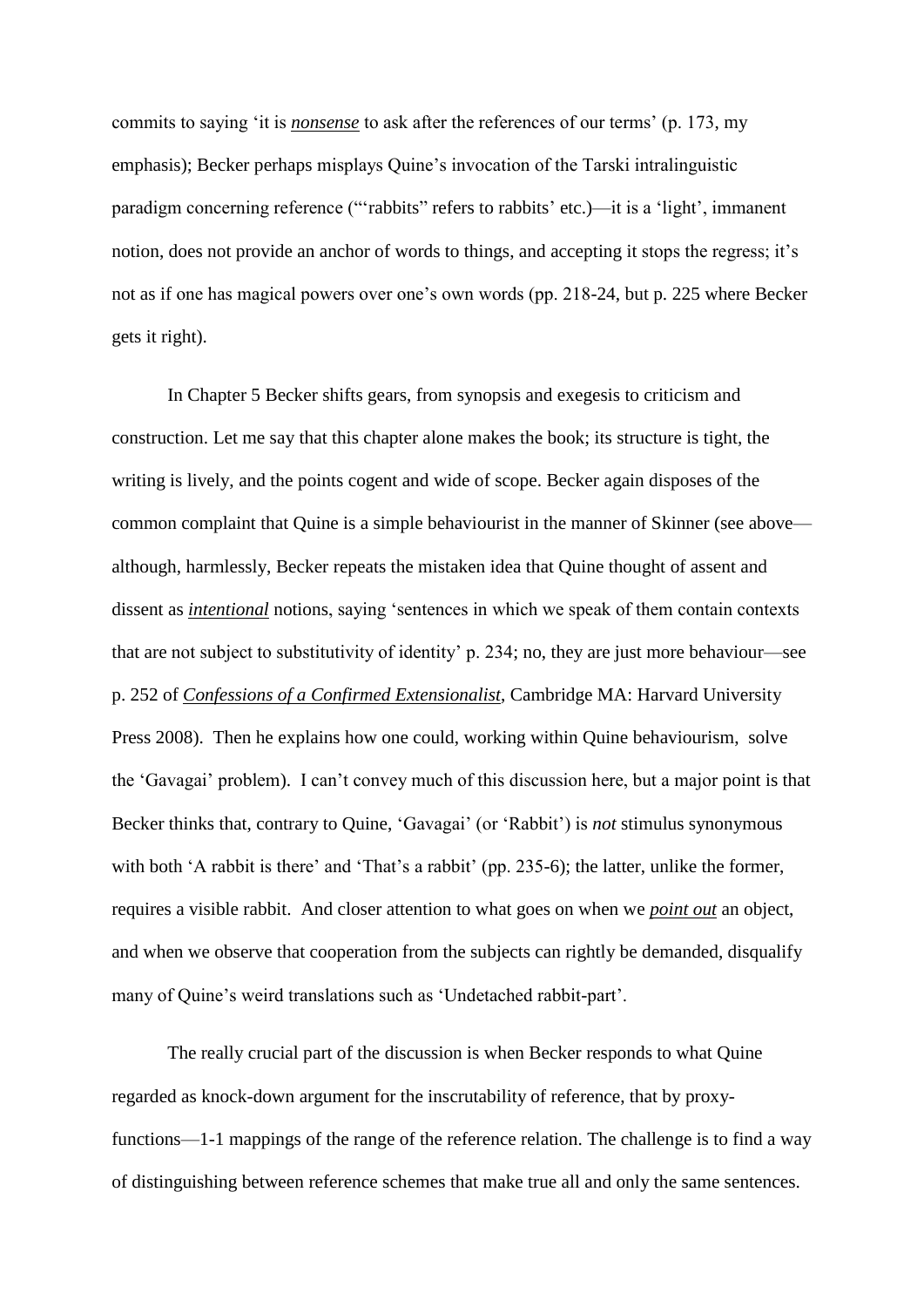Suppose R is an empirically adequate reference scheme and  $R^*$  takes as its range the proxies of R-referents (so that for example 'Spot is a dog' is transformed into 'The proxy of Spot is the proxy of a dog'). Then a sentence of  $R^*$  will have same truth-value as the corresponding sentence of R, but will be about the proxies. Becker proposes that we can add to the requirements on translation that translation should involve a 'part-by-part' matching of words (pp. 258-9). For my part I'm not persuaded. Consider the proxy-function 'x is a cosmic complement of y'. Suppose aliens spoke a language with *simple* terms for cosmic complements. But, unsuspecting, we translate them as talking about rabbits etc. Would we be making a mistake? Or is the supposition somehow impossible? Or is the distinction it involves unreal? I'm not sure what Becker would say. It's hard to see his added constraint as being more that a purely formal one on translational practice, and that much does not answer the question of the constraint's empirical justification, or bring to light a previously overlooked behavioural difference in reference schemes that are proxy-equivalent. And even if we grant it, it remains a 'light' constraint—it doesn't pin down reference as a substantive word-thing relation.

Becker has another important idea for the translation of theoretical predicates, which as I said will remind one of Carnap: a description  $\Psi$  is a  $\Phi$ -description for a speaker iff he would assent to "if something were  $\Psi$  then it would be  $\Phi$ " (p. 263). In other words: we ask the native not for the extensions of predicates but for the links between them. Again, it's promising but one worries that non-semantical matters of fact will creep in, and also that one is asking the subject for his opinion of a subjunctive conditional, therefore requiring that that sophisticated form of words first be translated; indeed that one is relying semantic necessity in setting the test. With the crucial addition of these and some other points, Becker argues in closing that a Davidsonian programme delivers analyticity, the determinacy of translation and reference, and, since (roughly), if the translation of P is a logical truth then *'P' is true in L*